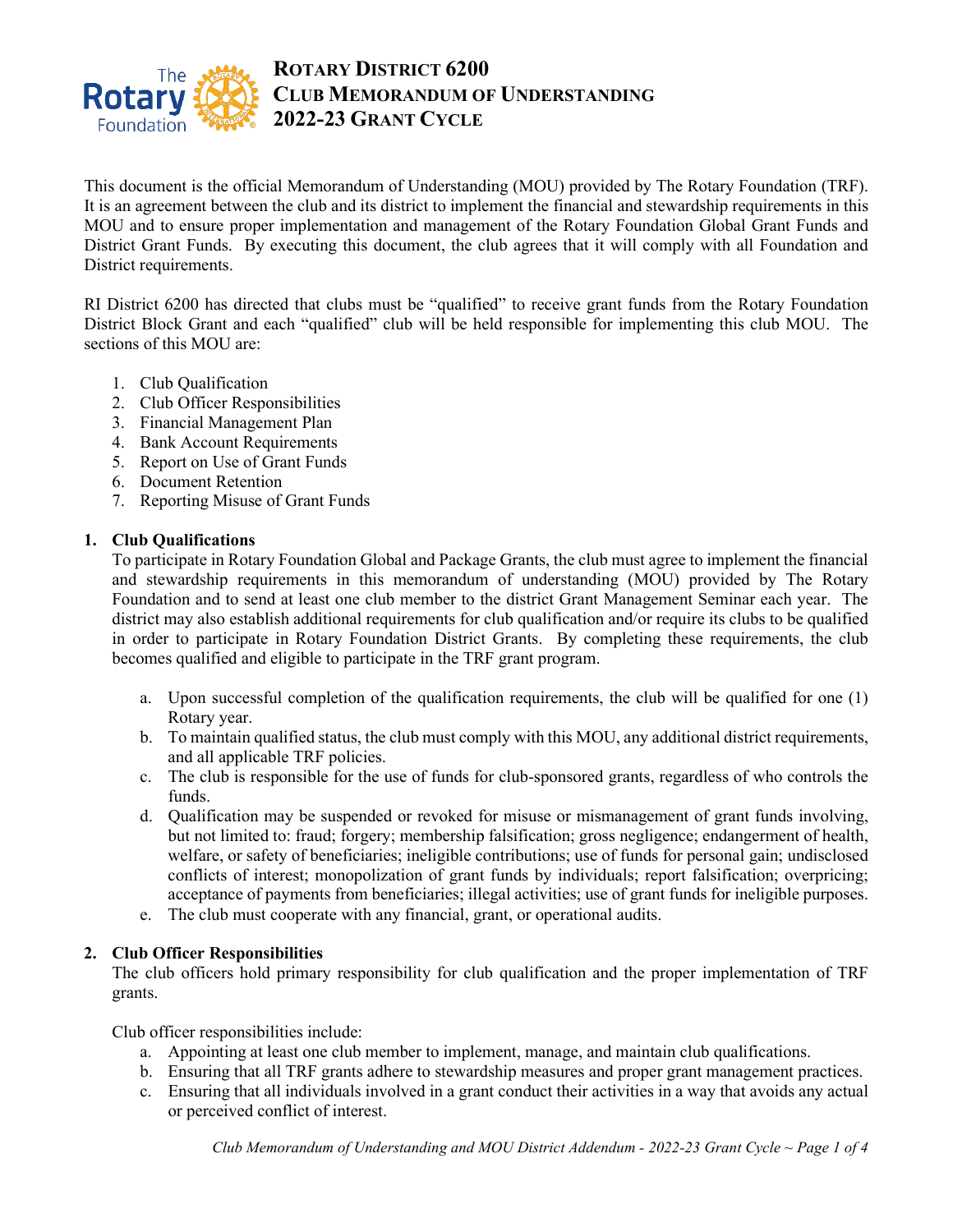## **3. Financial Management Plan**

The club must have a written financial management plan to provide consistent administration of grant funds.

The financial management plan must include procedures to:

- a. Maintain a standard set of accounts, which includes a complete record of all receipts and disbursements of grant funds.
- b. Disburse grant funds, as appropriate.
- c. Maintain segregation of duties for handling funds.
- d. Establish an inventory system for equipment and other assets purchased with grant funds, and maintain records for items that are purchased, produced, or distributed through grant activities.
- e. Ensure that all grant activities, including the conversion of funds, comply with local law.

### **4. Bank Account Requirements**

In order to receive grant funds, the club must have a dedicated bank account that is used solely for receiving and disturbing TRF grant funds.

- a. The club bank account must:
	- i. Have a minimum of two (2) Rotarian signatories form the club for disrobements.
	- ii. Be a low- or non-interest-bearing account.
- b. An interest earned must be documented and used for eligible, approved grant activities, or returned to TRF.
- c. A separate account should be opened for each club-sponsored grant, and the name of the account should clearly identify its use for grant funds.
- d. Grant funds may not be deposited in investment accounts including, but not limited to, mutual funds, certificates of deposit, bonds, and stocks.
- e. Bank statements must be available to support receipt and use of TRF grant funds.
- f. The club must maintain a written plan for transferring custody of the bank accounts in the event of a change in signatories.

## **5. Report of Use of Grant Funds**

The club must adhere to all TRF reporting requirements. Grant reporting is a key aspect of grant management and stewardship, as it informs TRF of the grant's progress and how funds are spent.

#### **6. Document Retention**

The club must establish and maintain appropriate record keeping systems to preserve important documents related to qualification and TRF grants. Retaining these documents supports transparency in grant management and assists in the preparation for audits or financial assessments.

- a. Documents that must be maintained include, but are not limited to:
	- i. Bank information, including copies of past statements.
	- ii. Club qualification documents including a copy of the signed club MOU.
	- iii. Documented plans and procedures, including:
		- 1. Financial management plan;
		- 2. Procedure for storing documents and archives; and
		- 3. Succession plan for bank account signatories and retention of information and documentation.
	- iv. Information related to grants, including receipts and involves for all purchases.
- b. Club records must be accessible and available to Rotarians in the club and at the request of the district.
- c. Documents must be maintained for a minimum of five (5) years, or longer if required by local law.

## **7. Method for Reporting and Resolving Misuse of Grant Funds**

The club must report any potential and real misuse or mismanagement of grant funds to the district. This reporting fosters an environment in the club that does not tolerate the misuse of grant funds.

*Club Memorandum of Understanding and MOU District Addendum - 2022-23 Grant Cycle ~ Page 2 of 4*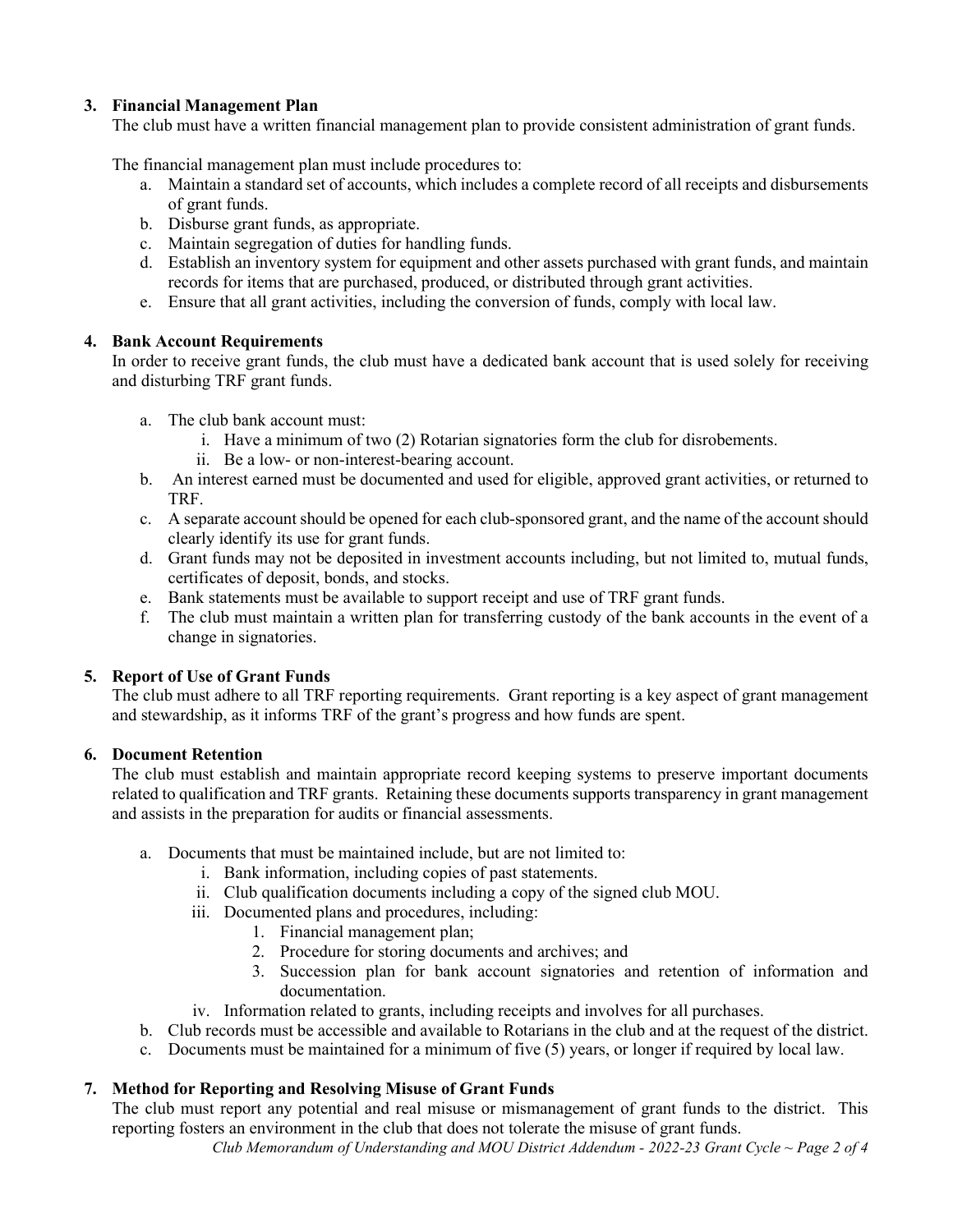#### **Authorization and Agreement**

*This Memorandum of Understanding (MOU) is an agreement between the club and the district and acknowledges that the club will undertake measures to ensure that proper implementation of grant activities and proper management of Foundation grant funds. By authorizing this document, the club agrees to comply with all of the conditions and requirements of the MOU.*

*The undersigned agree to comply with all conditions and requirements of the MOU for Rotary year 2022-2023 and will notify Rotary District 6200 of any changes or revisions to club policies and procedures related to these requirements.* 

*The typing of names in the signature blocks are intended to be electronic signatures.*

| <b>Club President 2021-2022</b> | <b>Club President-Elect 2021-2022</b> |
|---------------------------------|---------------------------------------|
|                                 |                                       |
|                                 |                                       |
| Date:                           | Date:                                 |